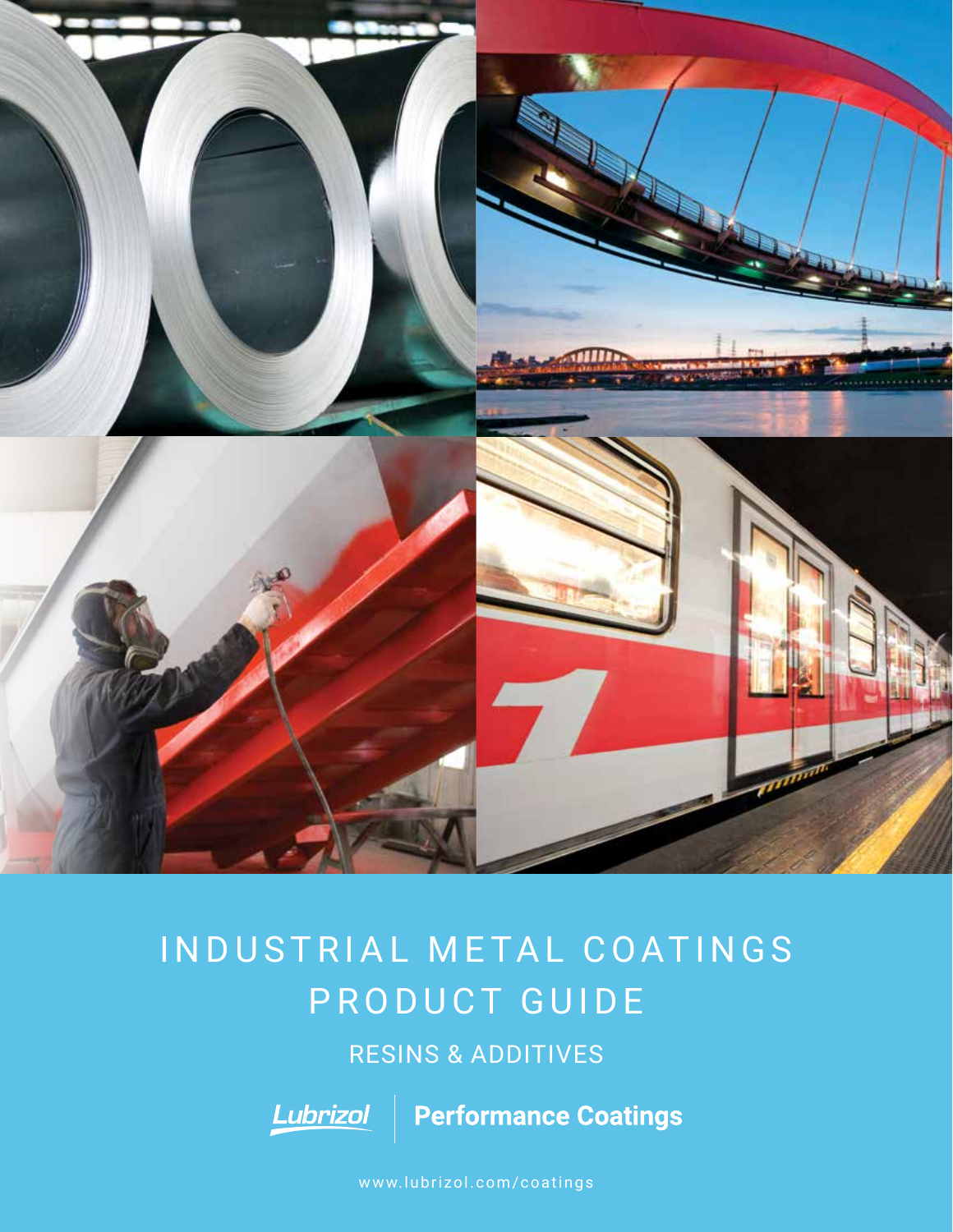# AROUND THE GLOBE, OUR CUSTOMERS SHARE A PRIMARY CONCERN IN DEALING WITH ALL TYPES OF METAL: PROTECTION

Protection against corrosion

- Protection against loss of color or shine
- Protection against scratches and other defects
- Protection of brand equity
- Protection of manufacturing efficiency
- Protection of workers' health
- Protection of the environment

As a global specialty chemical company, Lubrizol offers raw materials for each stage in the metal protection process. We have an in-depth understanding of customer needs throughout the value chain - from factory to field and back again. By working alongside formulators, chemists and engineers, plus sales, marketing and purchasing professionals, Lubrizol gains insight that adds value, and that value is returned to our customers in new technologies for metal coatings.

As a recognized industry leader in metal protection, Lubrizol offers a broad portfolio of high-performance coating products that provide protection and aesthetic value for the world's industrial, transportation and machinery markets. Leveraging decades of technical and market expertise as well as comprehensive product and applications testing, Lubrizol delivers innovative technologies for corrosion resistance and efficient pigment dispersion that make a positive difference to your business.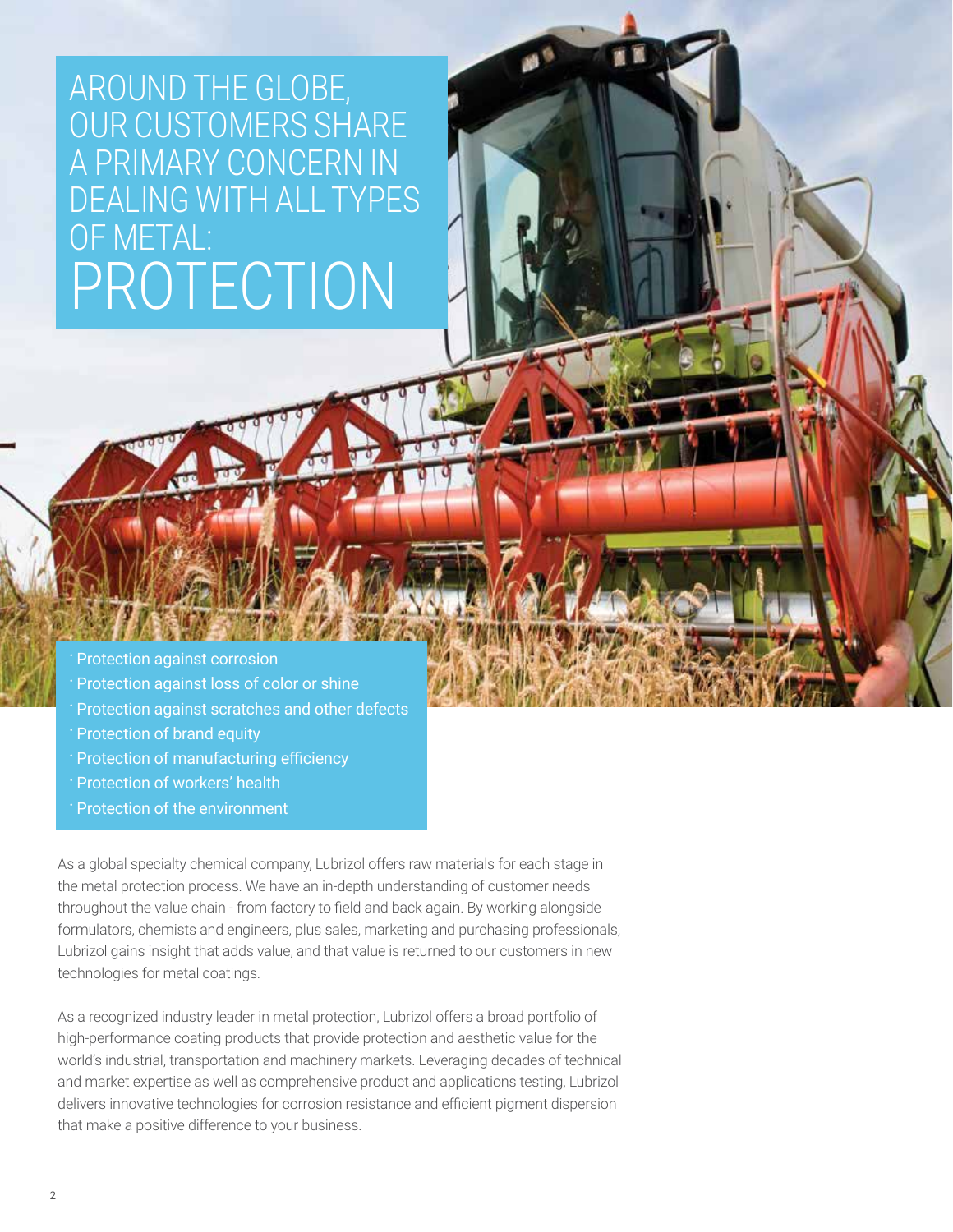#### Corrosion Resistance

No need is greater among our customers than the need for protection against degradation due to rust and corrosion. That is why we offer a wide selection of corrosion-fighting solutions dedicated to meet the demanding requirements of OEM industrial metal applications - and why we continually invest in the development of new and unique solutions. Our expertise stems from relationships with universities and corrosion experts, innovative and traditional testing methodologies, and vast in-house knowledge of applied sciences.





#### Temporary Coatings

With global distribution and the high stakes involved with product transport and delivery, temporary coatings have become an area of keen interest and need. Taking advantage of our advanced emulsion synthesis capabilities, Lubrizol offers a portfolio of acrylic polymers that provide effective protection for finished goods or parts/components, whether it is to endure harsh conditions during transport or longtime exposure to the elements during storage. Offerings range from alkali strippable clear coatings to peelable pigmented options.

#### Efficient Pigment Dispersion and Color Development

Color is a cornerstone of most brands, and product appearance is crucial to acceptance in today's market. Lubrizol hyperdispersants have long been proven to be invaluable resources for customers concerned with a variety of color issues. Our industry-leading Solsperse™ hyperdispersant technologies offer the versatility of processing pigments more efficiently to achieve color match at lower loading levels, with the added benefits of reduced milling time, lower VOC emissions and increased savings in energy costs. Solsperse™ hyperdispersants and companion products can improve such factors as color strength, gloss, haze, brightness and opacity/transparency—without undue impact on viscosity.

#### Scratch and Mar Resistance

From the first impression to lasting performance, Lubrizol surface modifiers make the difference. They can help create a matting effect, smooth feel, slip resistance, or to make products more resilient against the hazards of use: abrasion, scuffing, scratching and other marring effects.





### Flow Control

To protect customers from the damaging effects of surface defects, Lubrizol offfers a number of flow control and leveling agents. These are agents specifically developed for solventbased and high solids systems - effective in the reduction of pinholes, orange peel, craters, air bubbles and other common defects.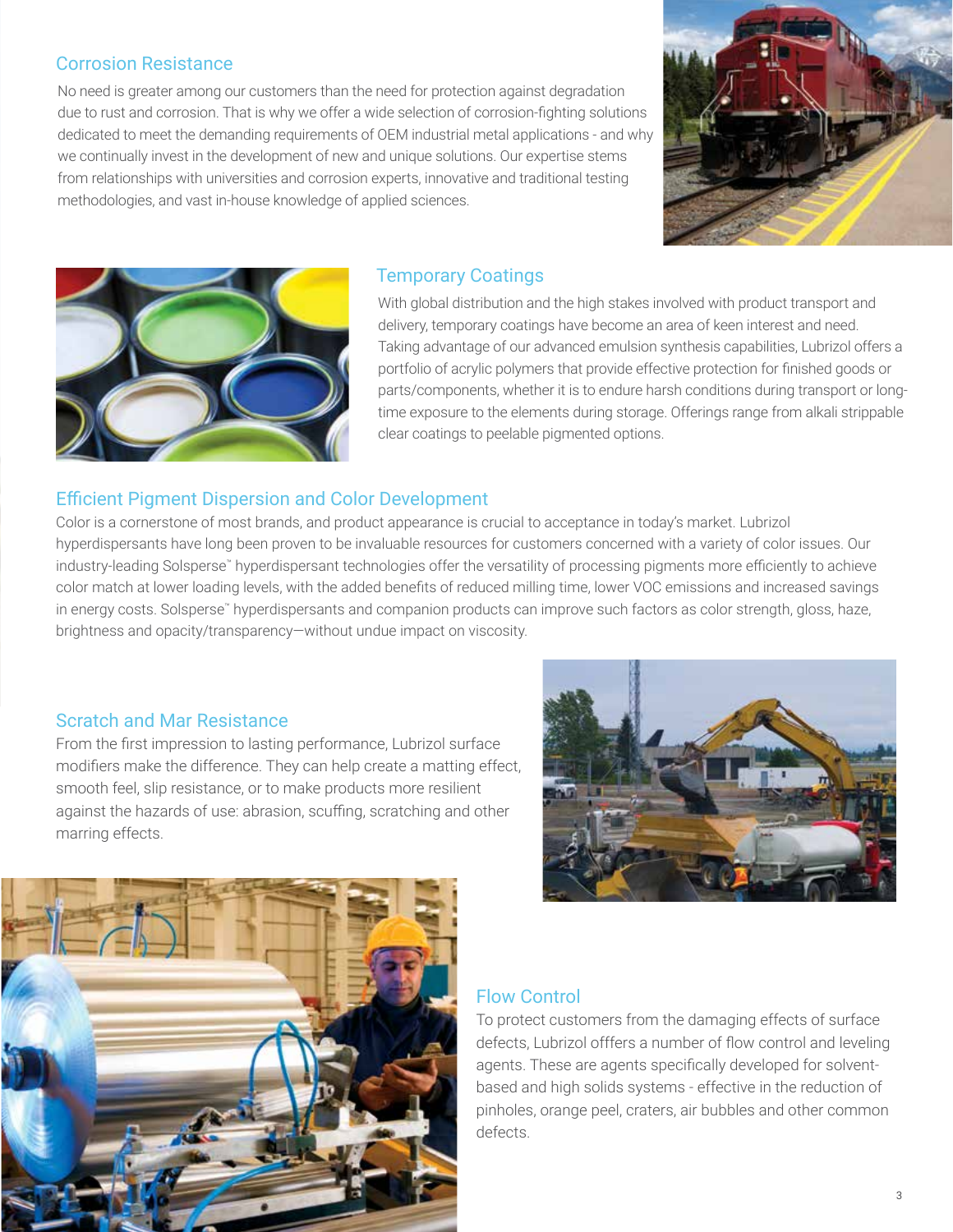# **For Corrosion Resistance**

We offer a wide selection of corrosion-fighting solutions dedicated to meet the demanding We offer a wide selection of corrosion-fighting solutions dedicated to meet the demanding<br>requirements of industrial metal applications.

| <b>PRODUCT NAME</b>                                           | <b>PRODUCT TYPE</b>                                    | <b>KEY BENEFITS</b>                                                                                                                                                                                                                       | PRIMER    | <b>LYOO</b><br><b>TOP</b> | DTM       |  |
|---------------------------------------------------------------|--------------------------------------------------------|-------------------------------------------------------------------------------------------------------------------------------------------------------------------------------------------------------------------------------------------|-----------|---------------------------|-----------|--|
| <b>EMULSIONS</b>                                              |                                                        |                                                                                                                                                                                                                                           |           |                           |           |  |
| Carboset <sup>®</sup> CR-3090                                 | Styrene Acrylic                                        | Good corrosion and weathering resistance                                                                                                                                                                                                  | $\bullet$ |                           |           |  |
| Carboset <sup>®</sup> CR-3100                                 | Styrene Acrylic                                        | Capable of low VOC formulations, corrosion and chemical                                                                                                                                                                                   | $\bullet$ | $\bullet$                 | $\bullet$ |  |
|                                                               |                                                        | resistance, adhesion                                                                                                                                                                                                                      |           |                           |           |  |
| Carboset <sup>®</sup> CR-795                                  | Acrylic Emulsion                                       | Good overall balance of properties<br>Water and humidity resistance, high gloss, reactive pigment stability,                                                                                                                              | $\bullet$ |                           | $\bullet$ |  |
| Carboset® CR-765/CR-765E                                      | Styrene Acrylic                                        | good overall balance of properties                                                                                                                                                                                                        |           |                           | $\bullet$ |  |
| Carboset <sup>®</sup> CR-785                                  | Acrylic Emulsion                                       | Gas and solvent resistance, fast dry, impact resistance, water and<br>humidity resistance                                                                                                                                                 | $\bullet$ |                           | $\bullet$ |  |
| Carboset <sup>®</sup> CR-760/CR-760RC**                       | Styrene Acrylic                                        | Wide formulation flexibility, humidity resistance, high gloss, chemical/<br>stain resistance, fast dry, reactive pigment stability                                                                                                        | $\bullet$ |                           | $\bullet$ |  |
| Permax <sup>®</sup> 805                                       | Polyvinylidene<br>Chloride Emulsion                    | Increased shelf life, in-can stability, humidity resistance                                                                                                                                                                               | $\bullet$ |                           | $\bullet$ |  |
| <b>POLYURETHANE DISPERSIONS</b>                               |                                                        |                                                                                                                                                                                                                                           |           |                           |           |  |
| Aptalon" M8100                                                | Self-crosslinking Polyamide<br>Polyurethane Dispersion | High chemical and hydrolytic resistance; Demanding metal top coat<br>applications; High hardness                                                                                                                                          |           | $\bullet$                 |           |  |
| Aptalon" M8120                                                | Self-crosslinking Polaymide<br>Polyurethane Dispersion | Excellent adhesion to metal surfaces and outstanding topcoat<br>properties to deliver a single coat solution for a variety of protective<br>and industrial applications                                                                   |           |                           | $\bullet$ |  |
| Aptalon" W8030                                                | Self-crosslinking Polyamide<br>Polyurethane Dispersion | Naturally matte finish for low gloss applications, excellent hardness<br>and durability, outstanding chemical and weathering resistance                                                                                                   |           | $\bullet$                 |           |  |
| Sancure <sup>®</sup> 970                                      | Polyurethane Dispersion                                | Alkali resistant, abrasion resistant, good chemical resistance in 1K<br>and 2K                                                                                                                                                            | $\bullet$ |                           | $\bullet$ |  |
| <b>THERMOPLASTIC ACRYLIC</b><br><b>RESINS</b>                 |                                                        |                                                                                                                                                                                                                                           |           |                           |           |  |
| Doresco® M6A                                                  | Thermoplastic Solution                                 | DTM coatings with good hardness and chemical resistance;<br>MMA/BMA                                                                                                                                                                       | $\bullet$ |                           |           |  |
| Doresco® CI7208                                               | Thermoplastic Solution                                 | Adhesion on galvanized steel substrates; Multi-purpose primers;<br>Gloss enamels                                                                                                                                                          | $\bullet$ |                           | $\bullet$ |  |
| <b>HYDROXYLATED ACRYLIC</b><br><b>RESINS</b>                  |                                                        |                                                                                                                                                                                                                                           |           |                           |           |  |
| Doresco <sup>®</sup> OH38                                     | Hydroxylated Acrylic<br>(4% OH Solids)                 | Quick hardening; High solids content; weathering and yellowing<br>resistance; long-lasting gloss; Hydroxyl content (over solids) = 4%                                                                                                     | $\bullet$ |                           |           |  |
| Doresco <sup>®</sup> OH60                                     | Hydroxylated Acrylic<br>(3% OH Solids)                 | Adhesion, chemical resistance, high gloss, quick hardening, high<br>resistance to chemicals, light and weathering                                                                                                                         | $\bullet$ | $\bullet$                 | $\bullet$ |  |
| Doresco <sup>®</sup> OH65                                     | Hydroxylated Acrylic<br>(2% OH Solids)                 | Adhesion, durability, chemical resistance, high gloss, quick hardness,<br>UV and weathering resistance                                                                                                                                    | $\bullet$ | $\bullet$                 | $\bullet$ |  |
| Doresco <sup>®</sup> OH66                                     | Hydroxylated Acrylic<br>(2% OH Solids)                 | Adhesion, chemical resistance, high gloss, quick hardening, high<br>resistance to chemicals, light and weathering                                                                                                                         | $\bullet$ | $\bullet$                 | $\bullet$ |  |
| <b>ADHESION PROMOTERS AND</b><br><b>FLASH RUSH INHIBITORS</b> |                                                        |                                                                                                                                                                                                                                           | $\bullet$ |                           |           |  |
| Lubrizol <sup>®</sup> 2061                                    | Adhesion Promoter                                      | Used in solvent-based systems, effective thermoset direct-to-metal<br>pre-treatment                                                                                                                                                       |           |                           |           |  |
| Lubrizol® 2062H                                               | Adhesion Promoter                                      | Direct to metal adhesion promotion with broad resin capability for ferrous<br>metals and aluminum, excellent metallic pigment passivation                                                                                                 |           |                           | $\bullet$ |  |
| Lubrizol® 2063                                                | Adhesion Promoter                                      | Direct to metal adhesion promotion with broad resin capability for<br>ferrous metals and aluminum, especially in water-based systems;<br>excellent metallic pigment passivation                                                           | $\bullet$ |                           | $\bullet$ |  |
| Lubrizol <sup>®</sup> 2064                                    | Calcium Sulfonate Corrosion<br>Inhibitor               | Excellent in water-based coatings, excellent corrosion inhibition for<br>metal coatings, functions synergistically with environmentally friendly<br>corrosion inhibitive pigments, does not adversely affect coating<br>storage stability | $\bullet$ |                           | $\bullet$ |  |
| Solplus" AC100                                                | Nitrite-Free Flash Rust<br>Inhibitor                   | For water-based coatings designed for the protection of ferrous<br>metals. In addition to inhibiting flash rust, it imparts long-term<br>rust prevention                                                                                  | $\bullet$ | $\bullet$                 | $\bullet$ |  |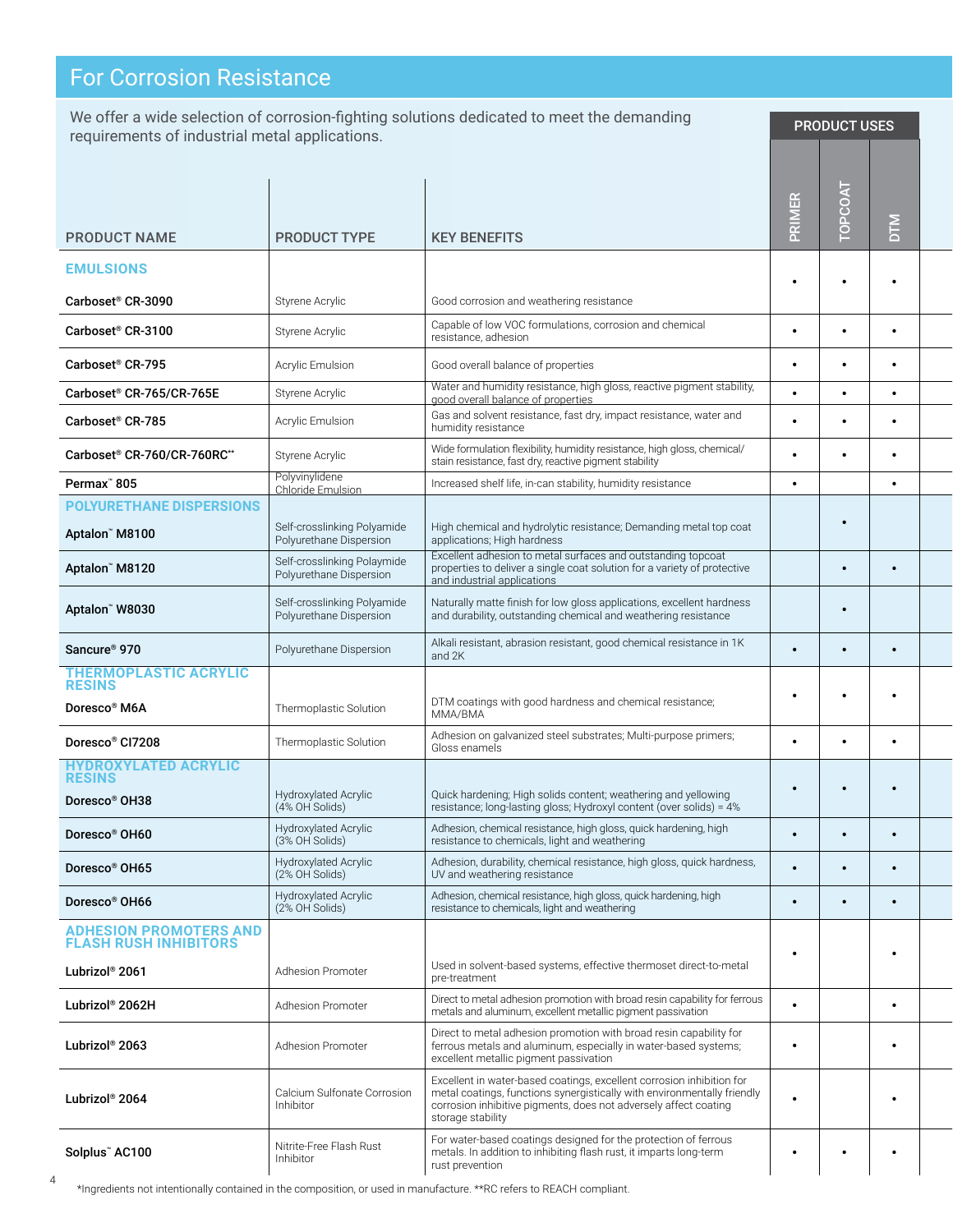|                                                                                   |                                                                                                       |                           |                |                                             |       |                    |                   | PHYSICAL PROPERTIES       |                  |                                                              |                                     |
|-----------------------------------------------------------------------------------|-------------------------------------------------------------------------------------------------------|---------------------------|----------------|---------------------------------------------|-------|--------------------|-------------------|---------------------------|------------------|--------------------------------------------------------------|-------------------------------------|
| <b>GOOD ADHESION TO</b>                                                           | <b>COMPATIBLE WITH</b>                                                                                | EO-FREI<br>$\overline{z}$ | $\alpha$       | FREE*<br>FORMALDEHYDE<br><u>(၁)</u><br>MFFT |       | SOLIDS<br>% WEIGHT | SOLIDS<br>OLUME : | 퓐                         | SPECIFIC GRAVITY | VISCOSITY (cP)                                               | SOLVENT                             |
|                                                                                   |                                                                                                       |                           |                |                                             |       |                    |                   |                           |                  |                                                              |                                     |
| Cold rolled steel; phosphate; galvanized                                          | DPnB; glycol ethers                                                                                   | $\bullet$                 |                | 33<br>$\bullet$                             |       | 45                 |                   | 8.5                       | 1.05             | < 500                                                        |                                     |
| Cold rolled steel, hot rolled steel, galvanized                                   | DPnB, PnB, Glycol Ethers                                                                              | $\bullet$                 |                | < 5<br>$\bullet$                            |       | 43.5               |                   | 8.0                       | 1.05             | < 500                                                        | (N/A)                               |
| Cold rolled steel; Bonderite 1000; galvanized<br>steel; aluminum; stainless steel | Glycol ethers; water reducible alkyds                                                                 | $\cdot$ 1                 | $\bullet$      | 24<br>$\bullet$                             |       | 45.0               | 43.3              | 8.3                       | 1.03             | 75                                                           | (N/A)                               |
| Cold rolled steel; Bonderite 1000; aluminum;<br>copper; stainless steel           | Glycol ethers; alkyds; dibutyl phthalate;<br>butyl benzyl phthalate                                   | $\bullet$                 | $\bullet$      | 34<br>$\bullet$                             |       | 42.0               | 40.7              | 8.2                       | 1.03             | 75                                                           | (N/A)                               |
| Bonderite 1000; stainless steel                                                   | Glycol ethers; butyl benzyl phthalate;<br>dibutyl phthalate; water-based urethanes                    |                           | $\blacksquare$ | 44<br>$\bullet$                             |       | 42.5               | 41.0              | 8.0                       | 1.03             | 40                                                           | (N/A)                               |
| Bonderite 1000; copper; stainless steel                                           | Glycol ethers; dibutyl phthalate; butyl<br>benzyl phthalate; PVDCs                                    |                           | $\bullet$      | 23<br>$\bullet$                             |       | 42.0               | 40.2              | 8.0                       | 1.03             | 100                                                          | (N/A)                               |
| Aluminum; cold rolled steel; Bonderite 1000;<br>ground steel; galvanized steel    | Acrylic emulsions                                                                                     | $\bullet$                 | $\bullet$      | $\bullet$                                   | 13.5  | 60                 |                   | $50.4$   1.0 - 2.2   1.28 |                  | 85                                                           | (N/A)                               |
|                                                                                   |                                                                                                       |                           |                |                                             |       |                    |                   |                           |                  |                                                              |                                     |
| Epoxy; acrylic; PU primers<br>Cold rolled steel; Bonderite 1000; galvanized       | DPnB; DPM; glycol ethers                                                                              | $\cdot$ 1                 | $\bullet$      |                                             |       | 33                 | 34.2              | 8.5                       | 1.04             | ~500                                                         | (N/A)                               |
| steel; aluminum; stainless steel                                                  | DPnB; DPM; glycol ethers                                                                              | $\cdot$ 1                 | $\bullet$      | 50                                          |       | 37                 | 34.2              | 8.5                       | 1.05             | 500                                                          | (N/A)                               |
| Epoxy, Acrylic and PU Primers                                                     | DPnB, PM, TPnB, PnB, DMM, TPMT,<br>Butyl Cell, N-Propanol, PG, Oxsol® 100,<br>Texanol", Optifilm" 400 | $\bullet$ 1               | $\bullet$      |                                             |       | 35                 | 34.2              | 7.0                       |                  | 500                                                          | (N/A)                               |
| Ferrous and non-ferrous substrates                                                | Isocyanates; aziridines and carbodimides;<br>glycol ethers                                            | $\bullet$                 | $\bullet$      |                                             |       | 37                 | 41                | 8.0                       | 1.06             | < 500                                                        | (N/A)                               |
| Ferrous and non-ferrous substrates                                                | Chlorinated rubber; vinyls; chlorinated<br>plasticizers                                               |                           |                | $61*$                                       |       | 50                 |                   | (N/A)                     |                  | $800 - 2,500$                                                | Methoxypropyl<br>Acetate/Xylene 1:1 |
| Galvanized steel; most metal substrates                                           | Alkyds                                                                                                |                           |                |                                             | (N/A) | 49                 |                   | (N/A)                     |                  | $250 - 1,000$                                                | Xylene                              |
| Brass; zinc; steel; ABS; noryl; PC; PA                                            | Isocyanates; ketones; esters; glycol ether<br>acetate; aromatics                                      |                           |                |                                             | (N/A) | 42                 |                   | 8.5                       |                  | $300 - 700$                                                  | (N/A)                               |
| Galvanized iron; brass; steel                                                     | Aromatics; esters; glycol ether acetates                                                              |                           |                |                                             |       |                    |                   |                           |                  | $ (N/A) $ 59 - 61   54 - 56   $(N/A)$   0.96   1,000 - 2,500 | Xylene, Methoxy<br>Propyl Acetate   |
| Brass; steel                                                                      | Isocyanates; ketones; esters; glycol ether<br>acetates; aromatics                                     |                           |                |                                             |       |                    |                   |                           |                  | $ (N/A) $ 59 - 61   54 - 56   $(N/A)$   0.98   1,000 - 3,000 | Xylene                              |
| Brass; steel                                                                      | Isocyanates; ketones; esters; glycol ether<br>acetates; aromatics                                     |                           |                |                                             |       |                    |                   |                           |                  | $ (N/A) $ 59 - 61   54 - 56   $(N/A)$   0.98   3,500 - 5,000 | Xylene                              |
| Cold rolled steel; other ferrous metals;<br>aluminum                              | Thermoset alkyd; acrylic; polyester<br>coatings; epoxy primers                                        | $\bullet$                 | $\bullet$      | $\bullet$ $\vdash$                          | (N/A) | 66                 |                   | $(N/A)$ $(N/A)$           | 1.08             | < 17,000                                                     | Butyl<br>Cellosolve                 |
| Aluminum; cold rolled steel; other ferrous<br>metals                              | Thermosetting alkyd; acrylic and polyester<br>coatings                                                |                           | $\bullet$      | $\bullet$                                   | (N/A) | 61                 |                   | $(N/A)$ $(N/A)$           | 1.00             | $<$ 25,000                                                   | Isobutyl Alcohol                    |
| Cold rolled steel; aluminum; galvanized steel                                     | Alkyd; acrylic; epoxy and polyester DTM<br>coatings                                                   | $\bullet$                 | $\bullet$ 1    | $\bullet$ $ (N/A) $                         |       | 56                 |                   | $(N/A)$ $(N/A)$           | 1.09             | < 3,700                                                      | <b>Butyl Cellosolve</b>             |
| Ferrous and non-ferrous metals                                                    | Zinc phosphate; styrenated acrylic latexes                                                            | $\bullet$                 | $\bullet$ 1    | $\bullet$ $ (N/A) $                         |       | 60                 |                   | $(N/A)$ $(N/A)$ 1.14      |                  | 60,000                                                       | Mineral Oil                         |
| Ferrous metals                                                                    | Acrylic and PVDC dispersions                                                                          | $\bullet$ 1               | $\bullet$      | $\bullet$ $ (N/A) $                         |       | 78                 | (N/A)             | 8.5                       | 1.13             |                                                              | Water                               |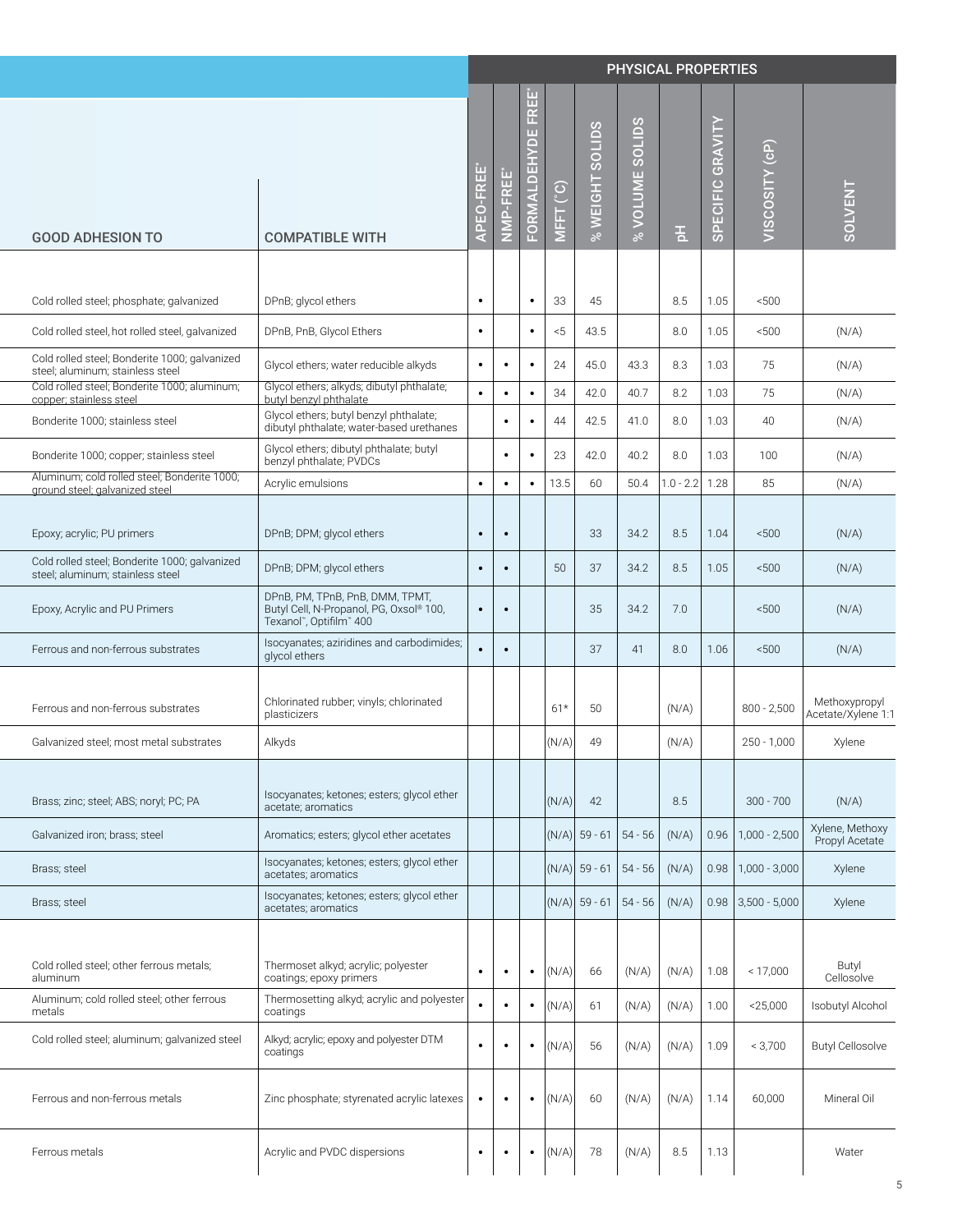### For Effective Pigment Dispersion and Color Development

Our Solsperse" technologies offer the versatility of processing pigments more efficiently to achieve color match at lower loading levels, thus reducing milling time. Lubrizol hyperdispersants can improve such factors as color strength, gloss, haze, brightness and opacity/transparency - without undue impact on viscosity.

| <b>PRODUCT NAME</b>         | PRODUCT TYPE         | <b>SUITABLE FOR</b><br>SOLVENT-<br><b>BASED</b> | <b>SUITABLE</b><br><b>BASED</b> | FOR WATER- SUITABLE FOR<br><b>VOC FREE</b> | ORGANIC   | <b>INORGANIC</b> | <b>CARBON</b><br><b>BLACK</b> |  |
|-----------------------------|----------------------|-------------------------------------------------|---------------------------------|--------------------------------------------|-----------|------------------|-------------------------------|--|
| Solsperse" 5000S            | Synergist            | $\bullet$                                       |                                 | $\bullet$                                  | $\bullet$ |                  | $\bullet$                     |  |
| Solsperse" 12000S           | Synergist            | $\bullet$                                       | $\bullet$                       | $\bullet$                                  | $\bullet$ |                  | $\bullet$                     |  |
| Solsperse" 22000            | Synergist            | $\bullet$                                       |                                 | $\bullet$                                  | $\bullet$ |                  |                               |  |
| Solsperse" 13300            | Polymeric Dispersant | $\bullet$                                       |                                 |                                            | $\bullet$ |                  | $\bullet$                     |  |
| Solsperse" 24000 SC         | Polymeric Dispersant | $\bullet$                                       |                                 | $\bullet$                                  | $\bullet$ |                  | $\bullet$                     |  |
| Solsperse" 27000            | Polymeric Dispersant |                                                 | $\bullet$                       |                                            | $\bullet$ |                  | $\bullet$                     |  |
| Solsperse" 28000            | Polymeric Dispersant | $\bullet$                                       |                                 | $\bullet$                                  | $\bullet$ |                  | $\bullet$                     |  |
| Solsperse" 32000            | Polymeric Dispersant | $\bullet$                                       |                                 | $\bullet$                                  | $\bullet$ |                  | $\bullet$                     |  |
| Solsperse" 32500            | Polymeric Dispersant | $\bullet$                                       |                                 |                                            | $\bullet$ |                  | $\bullet$                     |  |
| Solsperse" 32600            | Polymeric Dispersant | $\bullet$                                       |                                 |                                            | $\bullet$ |                  | $\bullet$                     |  |
| Solsperse" 36600            | Polymeric Dispersant | $\bullet$                                       |                                 |                                            |           | $\bullet$        |                               |  |
| Solsperse" 38500            | Polymeric Dispersant | $\bullet$ .                                     |                                 |                                            | $\bullet$ | $\bullet$        | $\bullet$                     |  |
| Solsperse" 39000            | Polymeric Dispersant | $\bullet$                                       |                                 | $\bullet$                                  | $\bullet$ |                  | $\bullet$                     |  |
| Solsperse" 41000            | Polymeric Dispersant | $\bullet$                                       | $\bullet$                       | $\bullet$                                  |           | $\bullet$        |                               |  |
| Solsperse" 43000            | Polymeric Dispersant |                                                 | $\bullet$                       |                                            | $\bullet$ | $\bullet$        | $\bullet$                     |  |
| Solsperse" 46000            | Polymeric Dispersant |                                                 | $\bullet$                       | $\bullet$                                  | $\bullet$ | $\bullet$        | $\bullet$                     |  |
| Solsperse" 47000            | Polymeric Dispersant |                                                 | $\bullet$                       |                                            | $\bullet$ | $\bullet$        | $\bullet$                     |  |
| Solsperse" 75500            | Polymeric Dispersant | $\bullet$                                       |                                 | $\bullet$                                  | $\bullet$ |                  | $\bullet$                     |  |
| Solsperse" 82500            | Polymeric Dispersant | $\bullet$                                       |                                 |                                            | $\bullet$ | $\bullet$        | $\bullet$                     |  |
| Solsperse" 83500            | Polymeric Dispersant | $\bullet$                                       |                                 |                                            | $\bullet$ |                  |                               |  |
| Solsperse" 84500            | Polymeric Dispersant | $\bullet$                                       |                                 |                                            |           | $\bullet$        |                               |  |
| Solsperse" 85000            | Polymeric Dispersant | $\bullet$                                       |                                 |                                            |           | $\bullet$        |                               |  |
| Solsperse" 88000            | Polymeric Dispersant | $\bullet$                                       |                                 | $\bullet$                                  | $\bullet$ |                  |                               |  |
| Solsperse" M385             | Polymeric Dispersant |                                                 |                                 |                                            | $\bullet$ | $\bullet$        | $\bullet$                     |  |
|                             |                      | $\bullet$                                       |                                 |                                            |           |                  |                               |  |
| Solsperse" M387             | Polymeric Dispersant | $\bullet$                                       |                                 | $\bullet$                                  | $\bullet$ | $\bullet$        | $\bullet$                     |  |
| Solsperse" M388             | Polymeric Dispersant | $\bullet$                                       |                                 |                                            | $\bullet$ | $\bullet$        | $\bullet$                     |  |
| Solsperse" W100             | Polymeric Dispersant |                                                 | $\bullet$                       | $\bullet$                                  | $\bullet$ | $\bullet$        | $\bullet$                     |  |
| Solsperse <sup>™</sup> W150 | Polymeric Dispersant |                                                 | $\bullet$                       | $\bullet$                                  | $\bullet$ | $\bullet$        | $\bullet$                     |  |
| Solsperse™ W210             | Polymeric Dispersant |                                                 | $\bullet$                       |                                            |           |                  | $\bullet$                     |  |
| Solsperse" W320             | Polymeric Dispersant |                                                 | $\bullet$                       | $\bullet$                                  |           |                  |                               |  |
| Solsperse" WV 400           | Polymeric Dispersant |                                                 | $\bullet$                       | $\bullet$                                  | $\bullet$ | $\bullet$        | $\bullet$                     |  |

6 contained in the composition, or used in maufacture. The products in this table have been shown to have no negative effects on coating adhesion, gloss or cure. They are all APEO-free, NMP-free and formaldehyde-free, meaning these ingredients are not intentionally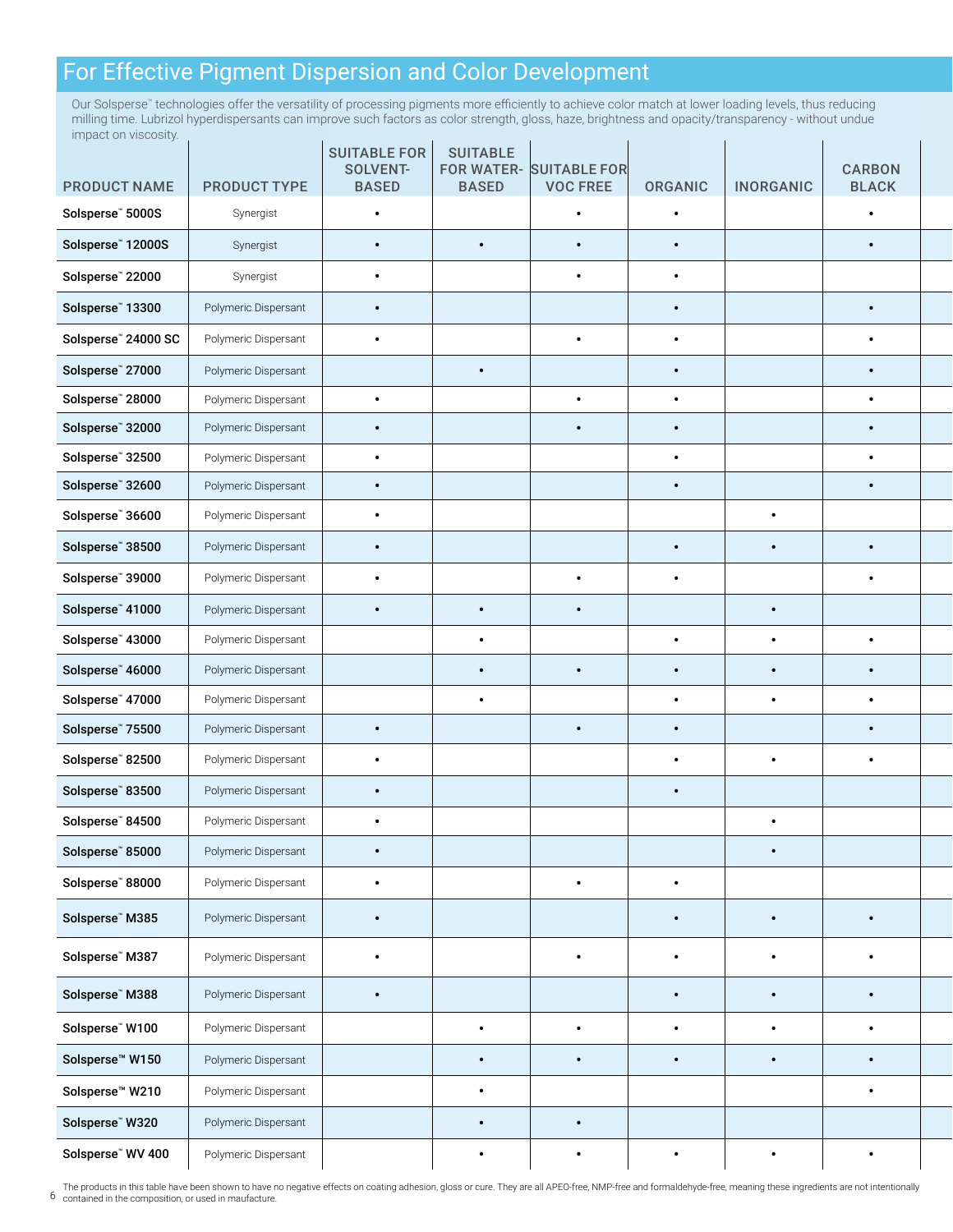| <b>PHYSICAL</b><br><b>DESCRIPTION</b><br><b>KEY BENEFITS AND FEATURES</b>                                                                                                                                                                                                                                                                                              | % ACTIVE<br><b>INGREDIENT</b> | <b>SOLVENT</b>               |
|------------------------------------------------------------------------------------------------------------------------------------------------------------------------------------------------------------------------------------------------------------------------------------------------------------------------------------------------------------------------|-------------------------------|------------------------------|
| Enhanced performance when used with a hyperdispersant in solvent-based systems; compatible with difficult to disperse<br><b>Blue Powder</b><br>organic blue/green, carbon black pigments.                                                                                                                                                                              | 100                           | (N/A)                        |
| Enhanced performance when used with a hyperdispersant in water- or alcohol-based system; compatible with difficult to<br><b>Blue Powder</b><br>disperse organic blue/green, carbon black pigments.                                                                                                                                                                     | 100                           | (N/A)                        |
| Enhanced performance when used with a hyperdispersant in a solvent-based system; compatible with difficult to disperse<br>Yellow Powder<br>organic red, orange and yellow pigments.                                                                                                                                                                                    | 100                           | (N/A)                        |
| Recommended for use on organic and carbon black pigments in aliphatic solvents. The active dispersant is also available<br>Amber Liquid<br>in other solvents.                                                                                                                                                                                                          | 50                            | Shellsol D40                 |
| Cream to Yellow Granular<br>Suitable for organic and carbon black pigments in aromatic solvents.<br>Powder                                                                                                                                                                                                                                                             | 100                           | (N/A)                        |
| Pale Yellow to Amber<br>Recommended for use in resin-containing systems; particularly effective on carbon black and organic pigments; low VOC <sup>1</sup><br>Viscous Liquid                                                                                                                                                                                           | 100                           | (N/A)                        |
| Amber to Dark Viscous Liquid<br>For general purpose use with organic and carbon black pigments.                                                                                                                                                                                                                                                                        | 100                           | (N/A)                        |
| Pale Yellow to Brown<br>For use with carbon black and organic pigments; high pigment loading; can be used to produce zero VOC1 colorants;<br>suitable for use in UV curable systems.<br>Waxy Solid                                                                                                                                                                     | 100                           | (N/A)                        |
| Pale Yellow to Brown Liquid<br>Effective across a wide range of organic and carbon black pigments; high pigment loading.                                                                                                                                                                                                                                               | 40                            | <b>Butyl Acetate</b>         |
| Pale Yellow to Brown Liquid<br>Effective across a wide range of organic and carbon black pigments; high pigment loading.                                                                                                                                                                                                                                               | 40                            | Aromatic 100                 |
| Colorless to Yellow<br>For use with TiO <sub>2</sub> and other inorganic pigments; high tint strength and opacity.<br>Viscous Liquid                                                                                                                                                                                                                                   | 50                            | Aromatic 100                 |
| For use with carbon black, organic and inorganic pigments; established product with broad resin compatibility so suitable<br>Yellow to Brown Liquid<br>for colored concentrates/tinters.                                                                                                                                                                               | 40                            | <b>PM</b> Acetate            |
| Pale Yellow to Brown<br>For use with organic and carbon black pigments; high pigment loading; can be used to produce zero VOC1 colorants;<br>suitable for use in UV curable systems.<br>Viscous Liquid                                                                                                                                                                 | 100                           | (N/A)                        |
| For use with TiO <sub>2</sub> and other inorganic pigments; high tint strength and opacity. Monomer soluble, suitable for use in UV<br>Pale Brown Liquid<br>curable coatings.                                                                                                                                                                                          | 100                           | (N/A)                        |
| Pale Yellow Liquid<br>Recommended for resin-free and resin-minimal dispersions of organic and inorganic pigments.                                                                                                                                                                                                                                                      | 50                            | Water                        |
| Pale Yellow Viscous Liquid<br>For use in high performance resin-free and resin-minimal dispersions of organic and inorganic pigments.                                                                                                                                                                                                                                  | 50                            | Water                        |
| Recommended for resin-free and resin-minimal dispersions of organic and inorganic pigments.<br>Amber Liquid                                                                                                                                                                                                                                                            | 40                            | Water                        |
| Effective across a wide range of organic and carbon black pigments; low viscosity with high pigment loading.<br>Amber Liquid                                                                                                                                                                                                                                           | 40                            | <b>Butyl Acetate</b>         |
| Effective as general purpose dispersant for solvent-based systems, providing good resin compatibility for use over a<br>Colorless to Yellow Liquid<br>broad range of pigments.                                                                                                                                                                                         | 50                            | PMA/Butyl<br>acetate (40/10) |
| Higher performance dispersant effective across a wide range of pigments and systems; particularly effective on organic<br>Colorless to Yellow Liquid<br>oranges and yellows.                                                                                                                                                                                           | 40                            | PMA/Butyl<br>acetate (40/10) |
| Colorless to Yellow Liquid<br>For use with TiO, and other inorganic pigments; provides high tint strength and opacity.                                                                                                                                                                                                                                                 | 50                            | PM Acetate                   |
| Colorless to Yellow<br>For use with TiO <sub>2</sub> and other inorganic pigments; provides high tint strength and opacity. 100% active, monomer soluble,<br>suitable for use in UV curable coatings.<br>Viscous Liquid                                                                                                                                                | 100                           |                              |
| Pale Yellow to Brown<br>Effective on a wide range of organic pigments but particularly yellows and oranges; can be used to produce zero VOC1<br>colorants; suitable for use in UV curable systems.<br>Viscous Liquid                                                                                                                                                   | 100                           | (N/A)                        |
| Higher performance dispersant effective across a wide range of organic and inorganic pigments; excellent compatibility<br>Yellow to Brown Viscous<br>in multiple resins and solvents so highly recommended for use in multi-media colored concentrates. Also available as<br>Liquid<br>Solsperse™ M386 dissolved at 50% in Aromatic 100.                               | 50                            | PM Acetate                   |
| Higher performance dispersant for formulation of multi-media solvent-based dispersions; increased millbase pigment<br>Yellow to Brown Viscous<br>loadings; excellent compatibility in a range of resins and solvents; can be used to produce zero VOC1 colorants.<br>Liguid                                                                                            | 100                           | (N/A)                        |
| Higher performance dispersant for formulation of multi-media solvent-based dispersions/concentrates; increased millbase<br>Yellow to Brown Viscous<br>pigment loadings; excellent compatibility in a wide range of resins and solvents; can be used to produce resin<br>Liguid<br>free colorants. Also available as Solsperse™ M389 dissolved at 50% in Butyl Acetate. | 50                            | <b>PM</b> Acetate            |
| High performance polymeric dispersant; suitable for low-VOC systems; effective on a wide range of organic and inorganic<br>Pale Yellow to Amber Liquid<br>pigments and fillers; significant benefits in corrosion resistance and water sensitivity.                                                                                                                    | 40                            | Water                        |
| Key Benefits & Features: Flowable, 100% active, biocide-free high performance dispersant, suitable for low VOC systems,<br>Pale Yellow to Amber Liquid<br>effective on a wide range of organic and inorganic pigments and fillers.                                                                                                                                     | 100                           | (N/A)                        |
| Fast wetting dispersant for aqueous dispersions which will improve pigment dispersion (particularly carbon black) and<br>Amber Liquid<br>stability in resin-free and resin-containing grinds.                                                                                                                                                                          | 100                           | (N/A)                        |
| For use with difficult to disperse and stabilize inorganic pigments such as transparent iron oxide; significant benefits in<br>Pale Yellow to Amber Liquid<br>corrosion resistance and reduced water sensitivity.                                                                                                                                                      | 40                            | Water                        |
| Higher performance dispersant for water based; suitable for resin-free and resin-minimal; maximizes pigment loading in<br>Yellow-Brown Liquid<br>the grind stage to improve production efficiency; high degree of viscosity and particle size stability.                                                                                                               | 40                            | Water                        |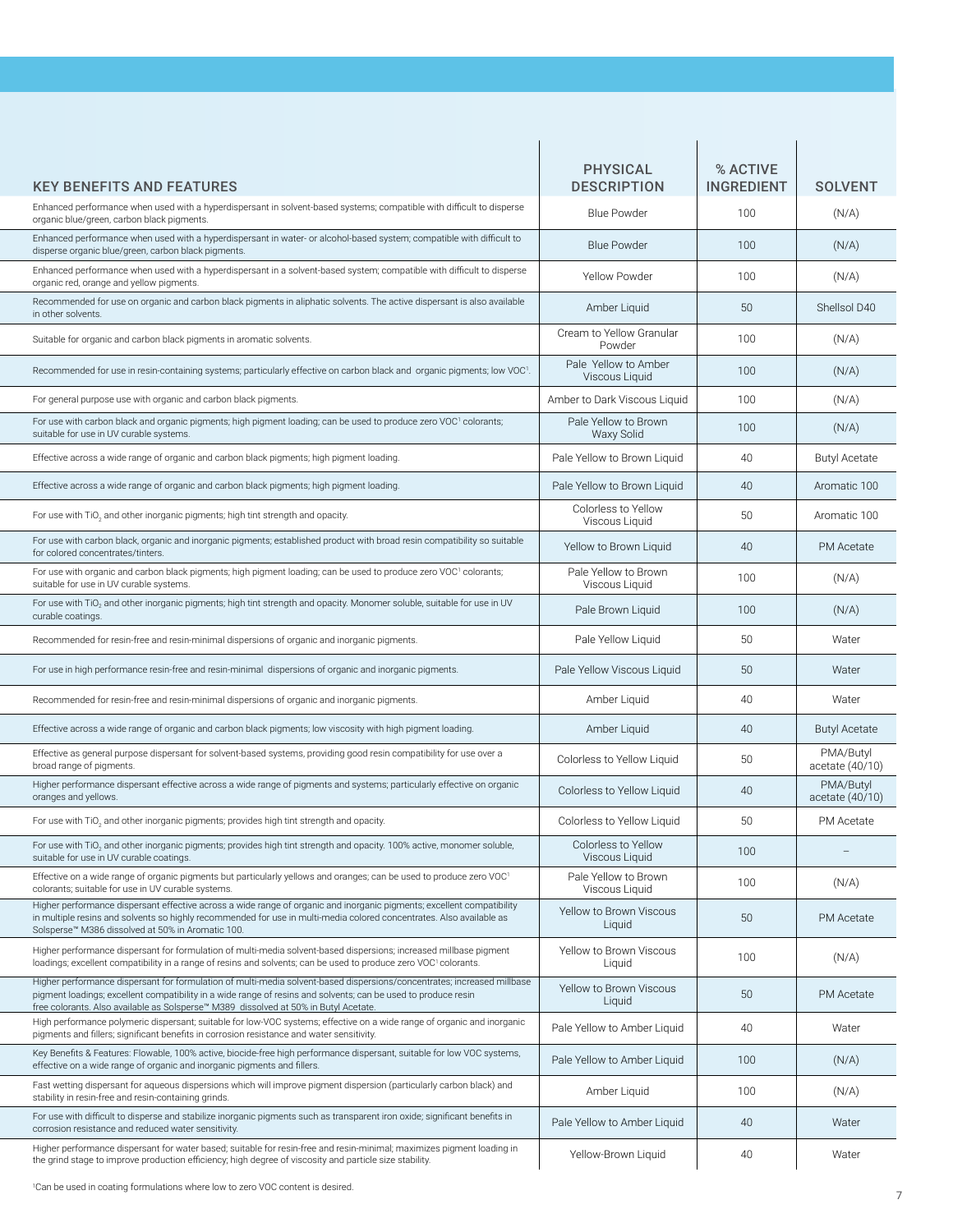### For Temporary Coatings

These Lubrizol temporary coatings offer good adhesion to ferrous and non-ferrous metals. All products may be cured via 1K, air and forced dry systems.

| <b>PRODUCT NAME</b>                                           | <b>PRODUCT TYPE</b>     | <b>KEY BENEFITS</b>                                                                       | TYPE OF TEMPORARY<br><b>COATING SYSTEM</b> |
|---------------------------------------------------------------|-------------------------|-------------------------------------------------------------------------------------------|--------------------------------------------|
| SUITABLE FOR WATER-BASED                                      |                         |                                                                                           |                                            |
| Carboset <sup>®</sup> PL 3127                                 | Acrylic Emulsion        | Corrosion resistance, low VOC capable, fast drying                                        | Peelable                                   |
| Carboset <sup>®</sup> 514H                                    | Acrylic Emulsion        | Fast dry, hardness, high gloss, adhesion                                                  | Alkali strippable                          |
| Carboset® 560                                                 | Acrylic Emulsion        | Water resistance, UV resistance, adhesion,<br>mechanical stability                        | Alkali strippable                          |
| Carboset <sup>®</sup> PL958<br>Carboset <sup>®</sup> PL958B** | Acrylic Emulsion        | Solvent resistant, high elasticity, breaking resistant                                    | $\vert$ Peelable                           |
| Carboset <sup>®</sup> 441                                     | <b>Acrylic Emulsion</b> | Good toughness and durability, good balance of<br>adhesion and cohesion for strippability | Peelable                                   |

\*Ingredients not intentionally contained in the composition, or used in manufacture.

\*\*Carboset® PL-958B is equivalent to Carboset® PL-958. Carboset® PL-958 is produced in North America with domestically-sources raw materials. Carboset® PL-95B is produced in Europe with domestically-sourced raw materials.

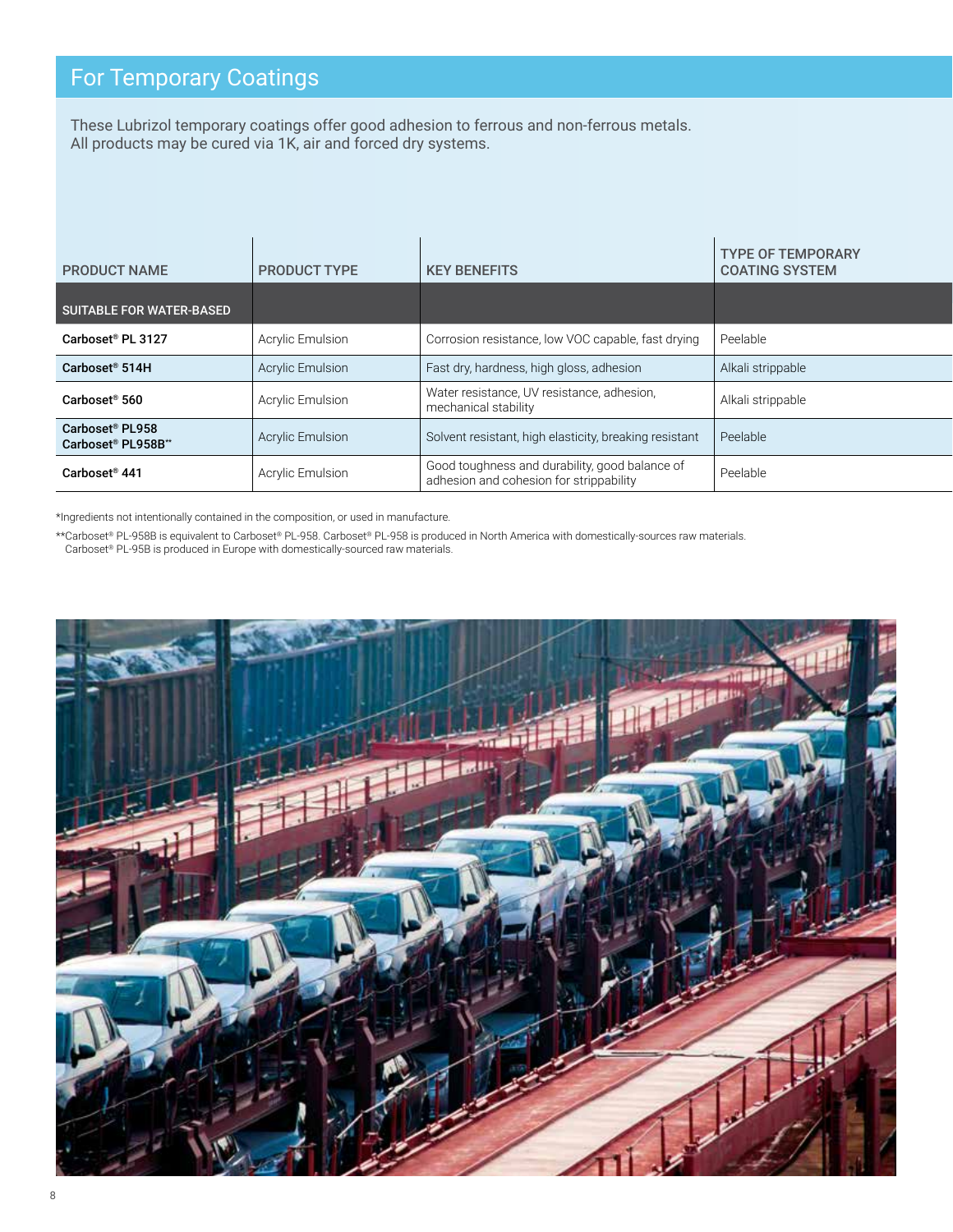|                            |                           |                       |                                         |                                            |                                             | <b>PHYSICAL PROPERTIES</b> |                                    |                           |                |
|----------------------------|---------------------------|-----------------------|-----------------------------------------|--------------------------------------------|---------------------------------------------|----------------------------|------------------------------------|---------------------------|----------------|
| FREE <sup>*</sup><br>APEO- | FREE*<br>NMP <sub>.</sub> | FORMALDEHYDE<br>FREE" | $\binom{O}{c}$<br>⊢<br>MFF <sup>-</sup> | <b>SOLIDS</b><br><b>WEIGHT</b><br>$\aleph$ | <b>SOLIDS</b><br><b>VOLUME</b><br>$\approx$ | 푄                          | GRAVIT<br>ECIFIC<br>$\overline{S}$ | ACID NUMBER<br>(mg KOH/g) | VISCOSITY (cP) |
|                            |                           |                       |                                         |                                            |                                             |                            |                                    |                           |                |
| $\bullet$                  | $\bullet$                 | $\bullet$             |                                         | 44                                         | 42.9                                        | 8                          | 1.02                               | (N/A)                     | $<$ 40         |
| $\bullet$                  | $\bullet$                 | $\bullet$             | < 10                                    | 40                                         | 38                                          | 7.0                        | 1.05                               | 65                        | 350            |
| $\bullet$                  | $\bullet$                 | $\bullet$             | 17                                      | 27                                         | 24.5                                        | 7.6                        | 1.03                               | 116                       | 200 max        |
| $\bullet$                  | $\bullet$                 |                       | $<$ 3                                   | 47                                         | 43                                          | 8.0                        | 1.07                               | (N/A)                     | $40 - 125$     |
| $\bullet$                  | $\bullet$                 | $\bullet$             | 18                                      | 45                                         | 42                                          | $8.0 - 9.0$                | 1.04                               | 100                       | 100            |

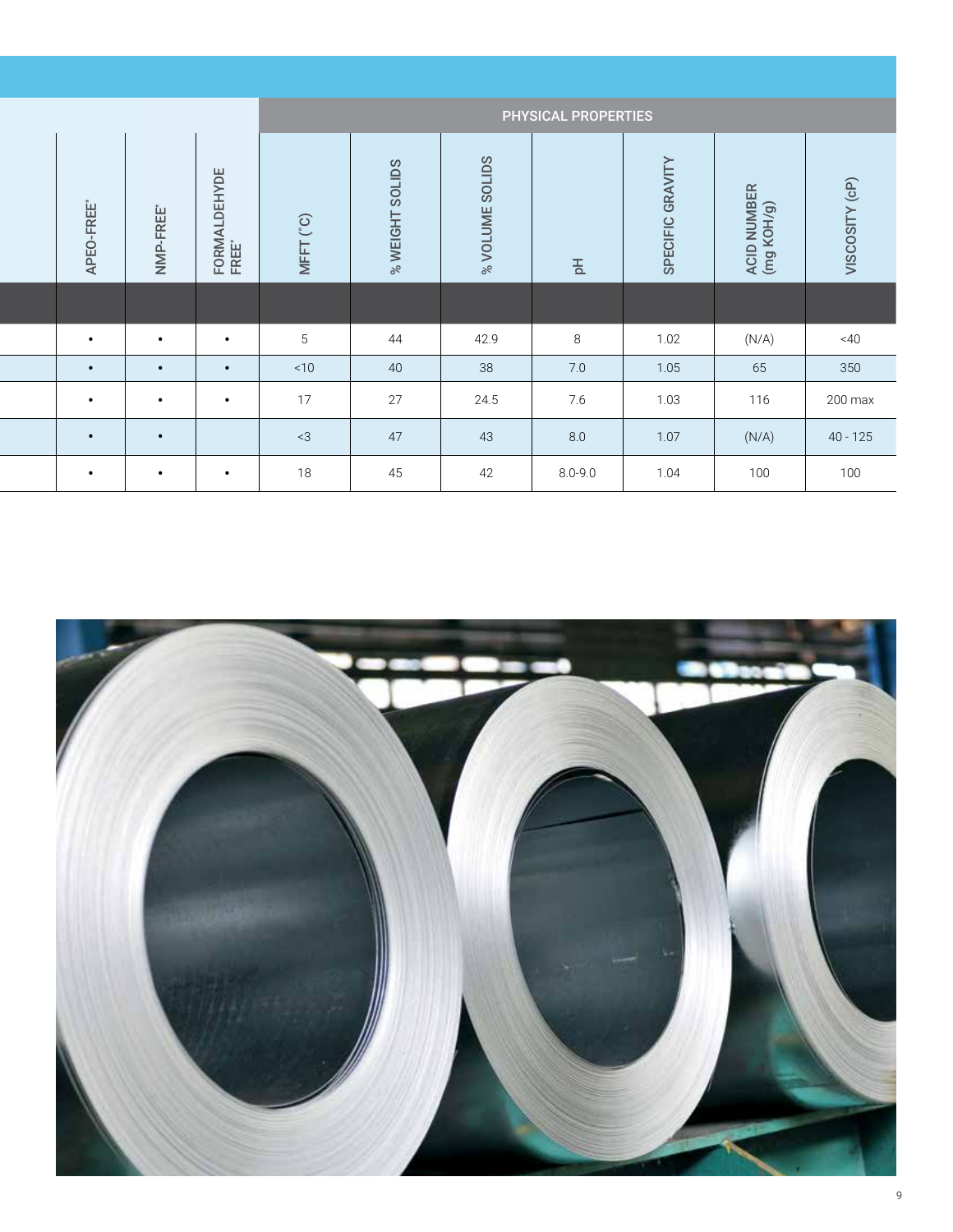# For Scratch and Mar Resistance

Lubrizol's comprehensive wax additive portfolio offers customers the ability to optimize surface protection, slip properties and matting efficiency.

| <b>PRODUCT NAME</b>         | <b>PRODUCT TYPE</b>           | SUITABLE FOR<br>WATER-BASED |           | SUSHER<br>SUSHER<br>SOLISH<br>SUSHER KEY BENEFITS                                                                                                                          |
|-----------------------------|-------------------------------|-----------------------------|-----------|----------------------------------------------------------------------------------------------------------------------------------------------------------------------------|
| Lanco" 1380 F               | Modified<br>Polypropylene Wax |                             | $\bullet$ | High burnishing resistance, excellent abrasion resistance,<br>matting and gloss control with less silica sedimentation                                                     |
| Lanco" PP 1350 F            | Modified<br>Polypropylene Wax |                             | $\bullet$ | Excellent scratch resistance, matting, metal mark resistance, anti-blocking properties                                                                                     |
| Lanco" TF 1720 C            | PTFE-Modified PE<br>Wax       |                             | $\bullet$ | Scratch resistance, abrasion resistance, slip; improved vs. PE and PP waxes                                                                                                |
| Lanco" TF 1788 C            | PTFE-Modified PE<br>Wax       | $\bullet$                   | $\bullet$ | Scratch resistance, abrasion resistance, slip; improved vs. PE and PP waxes                                                                                                |
| Lanco" TF 1778 C            | PTFE-Modified PE<br>Wax       |                             | $\bullet$ | Scratch resistance, abrasion resistance, slip; improved vs. PE and PP waxes                                                                                                |
| Lanco" TF 1780 C            | PTFE-Modified PE<br>Wax       |                             | $\bullet$ | Scratch resistance, abrasion resistance, slip; improved vs. PE and PP waxes                                                                                                |
| Lanco" Glidd 3520           | PTFE-Modified PE<br>Wax       |                             | $\bullet$ | Superior surface slip, excellent scratch and abrasion<br>resistance; little influence on gloss, porosity and transparency                                                  |
| Lanco" Glidd 3540           | PTFE-Modified PE<br>Wax       |                             |           | Provides slip, toughness and abrasion resistance in a wide variety of water-based<br>coatings; APE free and FDA compliant under specific use applications and post addable |
| Lanco" Glidd 4832<br>LF.    | PTFE-Modified Wax<br>Compound |                             | $\bullet$ | Superior surface slip, excellent scratch resistance; easy to handle, provides very good<br>stability in the final coating                                                  |
| Lanco" Glidd 6148           | Polyolefin Wax                | $\bullet$                   |           | Scratch resistance, matting, improved water resistance, soft and silky feel; easy to<br>handle, provides good stability in the final coating                               |
| Lanco" Matt 2000            | Wax Treated Silica            |                             | $\bullet$ | Highly efficient matting with excellent dispersability, scratch and mar resistance;<br>in-can stability, will not hard-settle like many untreated silica matting agents    |
| Lanco" LiquiMatt<br>5730    | Polyolefin Silica<br>Compound |                             | $\bullet$ | Excellent surface feel and matting; easy to use, post-addable, flexible; eliminates<br>need to use different powders to achieve a balanced mix of properties               |
| Lanco" LiquiMatt<br>6375 AF | Polyolefin Silica<br>Compound | $\bullet$                   |           | Uniform matting, scratch resistance, soft feel, easy to use, post-addable                                                                                                  |

\*Ingredients not intentionally contained in the composition, or used in manufacture.

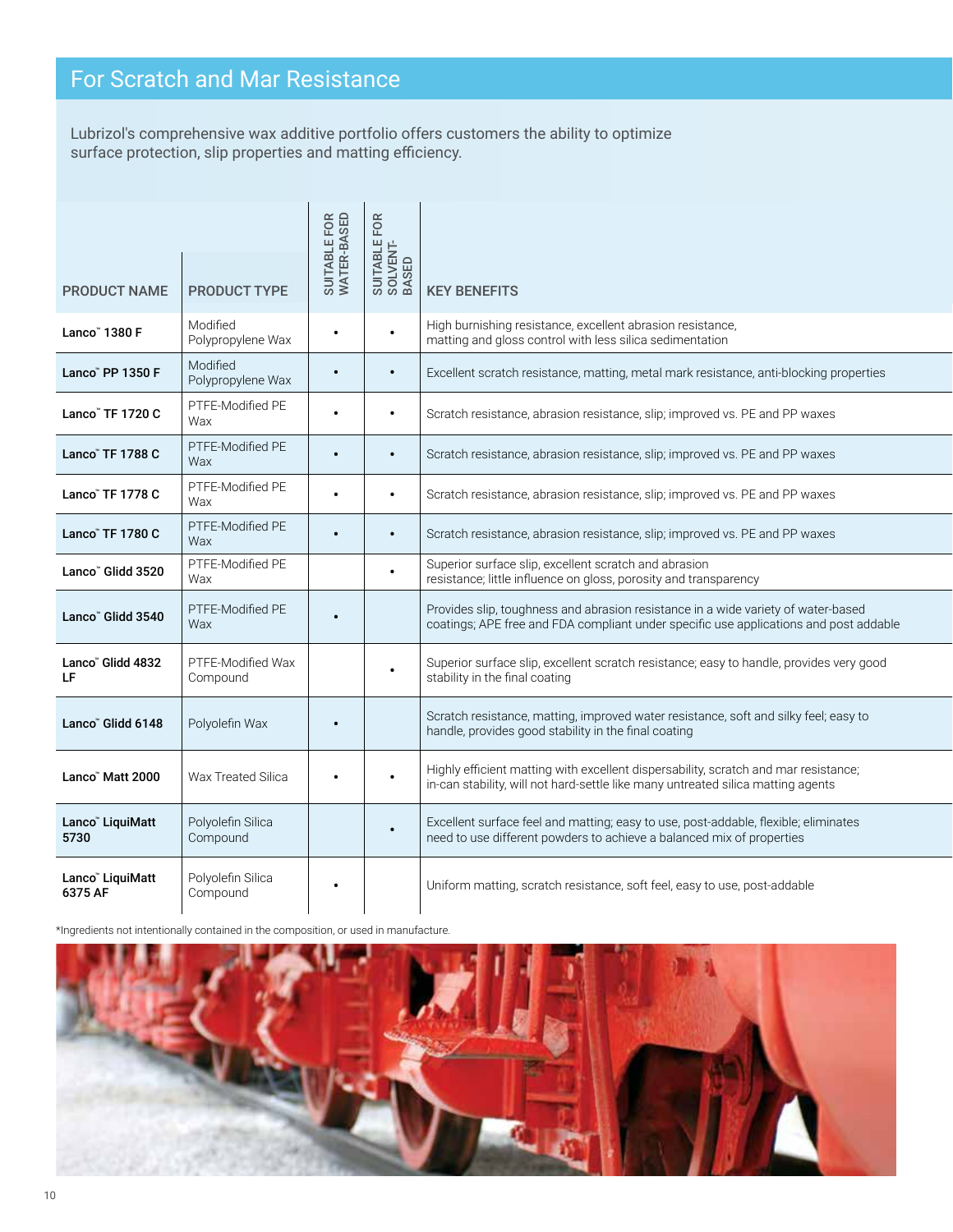|                 | <b>EFFECT ON</b>    |                    |                    |                            |                            | PHYSICAL PROPERTIES                                          |                                                                                                                         |                                          |                       |
|-----------------|---------------------|--------------------|--------------------|----------------------------|----------------------------|--------------------------------------------------------------|-------------------------------------------------------------------------------------------------------------------------|------------------------------------------|-----------------------|
| <b>ADHESION</b> | CHEMICAL RESISTANCE | MATTING EFFICIENCY | FORMALDEHYDE FREE* | SIZE DV50 (µm)<br>PARTICLE | SIZE DV90 (µm)<br>PARTICLE | (9.8)<br><b>D. 02</b><br>DENSITY<br>(g/cm <sup>3</sup> ) @ 2 | $\left( \begin{smallmatrix} \mathbb{H} \\ \mathbb{H} \end{smallmatrix} \right)$<br>$\mathcal{O}_\circ$<br>MELTING POINT | SOLVENT                                  | SOLIDS <sup>(%)</sup> |
| $\blacksquare$  | $\blacksquare$      | Medium             | $\bullet$          | < 9                        | <22                        | 0.95                                                         | 150 (302)                                                                                                               | Micronized<br>Powder                     | 100                   |
| $\blacksquare$  | $\blacksquare$      | Medium             | $\bullet$          | < 9                        | <22                        | 0.94                                                         | 150 (302)                                                                                                               | Micronized<br>Powder                     | 100                   |
| $\blacksquare$  | $\blacksquare$      | Low                | $\bullet$          |                            | < 6                        | 1.02                                                         | 125 (257)                                                                                                               | Micronized<br>Powder                     | 100                   |
| $\blacksquare$  | $\blacksquare$      | Low                | $\bullet$          | &5                         | <14                        | 1.04                                                         | 102 (216)                                                                                                               | Micronized<br>Powder                     | 100                   |
| $\blacksquare$  | $\blacksquare$      | Low                | $\bullet$          | &5                         | < 14                       | 0.98                                                         | 102 (216)                                                                                                               | Micronized<br>Powder                     | 100                   |
| $\blacksquare$  | $\blacksquare$      | Low                | $\bullet$          | &5                         | < 14                       | 1.07                                                         | 102 (216)                                                                                                               | Micronized<br>Powder                     | 100                   |
| $\blacksquare$  | $\blacksquare$      | Low                | $\bullet$          | 3.5                        | $7\overline{ }$            | 0.92                                                         | 102 (216)                                                                                                               | Aromatic/<br><b>Butyl Glycol</b>         | 20                    |
| $\blacksquare$  |                     | Low                | $\bullet$          | 9.5                        | 20                         | 1.1                                                          | 111 (232)                                                                                                               | Water                                    | 35                    |
| $\blacksquare$  | $\blacksquare$      | Low                |                    | 4.5                        | 8                          | 0.91                                                         | 100 (212)                                                                                                               | Aromatic<br>Hydrocarbon,<br>Butyl Glycol | 32                    |
| Đ               | $\blacksquare$      | Medium             | $\bullet$          | 9                          | 22                         | 0.96                                                         | 105 (221)                                                                                                               | Water                                    | 53                    |
| $\blacksquare$  | $\blacksquare$      | High               | $\bullet$          | $6\overline{6}$            | (N/A)                      | 2.0                                                          | (N/A)                                                                                                                   | Micronized<br>Powder                     | 100                   |
| $\blacksquare$  | $\blacksquare$      | Medium             |                    | 5.5                        | 10                         | 0.94                                                         | (N/A)                                                                                                                   | Xylene,<br>Butyl Acetate                 | 24                    |
| $\blacksquare$  | $\blacksquare$      | Medium             |                    | 7.5                        | 16.5                       | $\overline{1}$                                               | (N/A)                                                                                                                   | Water                                    | 50                    |

No negative effect ■

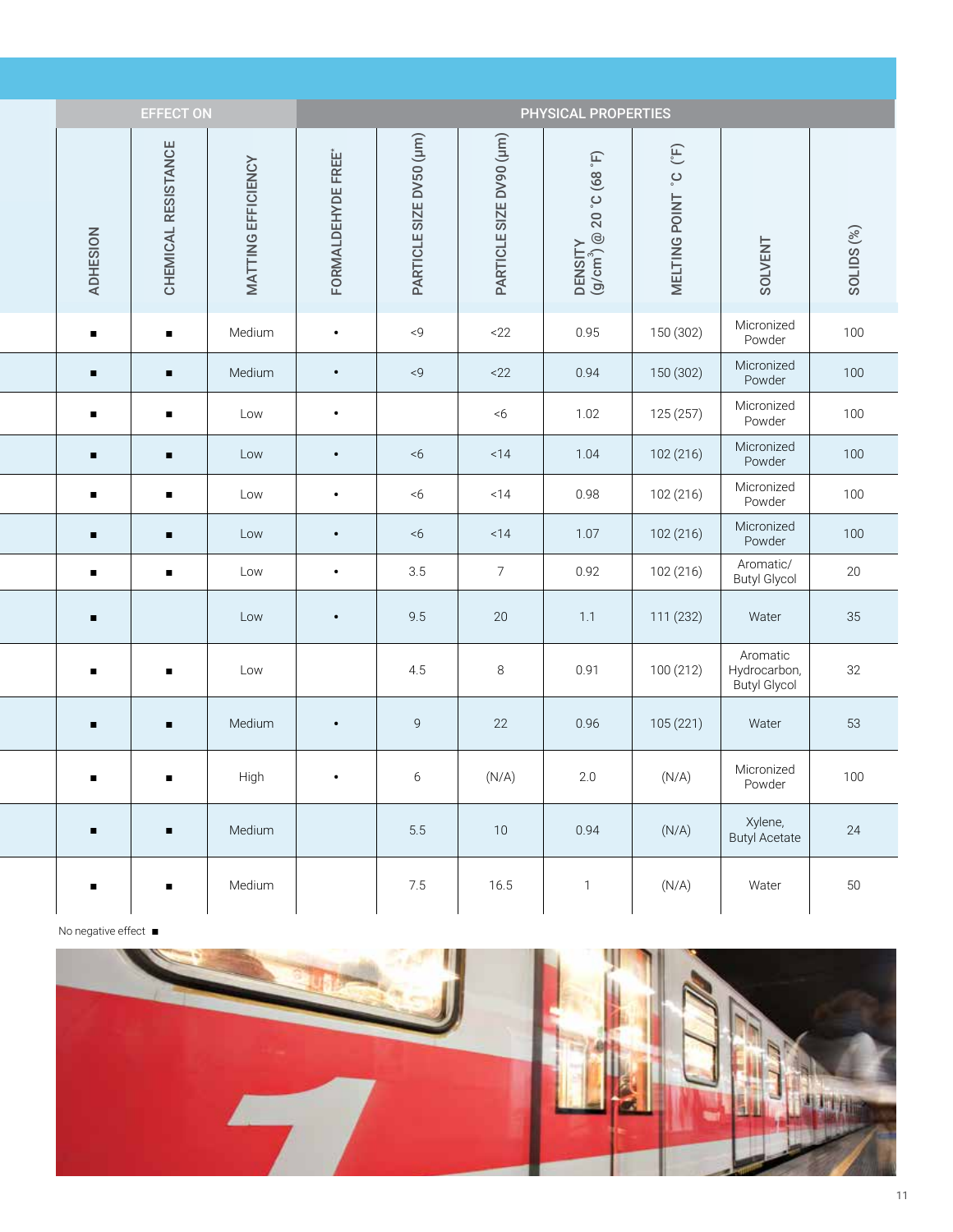## For Flow Control

Lubrizol flow control and leveling agents are effective in the reduction of pinholes, orange peel, craters, air bubbles and other common defects. All products listed here are APEO-free, NMP-free and formaldehyde-free<sup>1</sup>.\*

| <b>PRODUCT NAME</b>               | <b>PRODUCT TYPE</b>      | <b>KEY BENEFITS</b>                                                                                                                                                           |
|-----------------------------------|--------------------------|-------------------------------------------------------------------------------------------------------------------------------------------------------------------------------|
| <b>SUITABLE FOR SOLVENT BASED</b> |                          |                                                                                                                                                                               |
| Lanco" Flow AC196-1               | Acrylic Surface Modifier | Eliminates surface defects such as pinholes, orange peel, craters and air bubbles.                                                                                            |
| Lanco" Flow L                     | Acrylic Surface Modifier | Eliminates surface defects such as pinholes, orange peel and air bubbles.<br>High solids, high resistance to sweating out.                                                    |
| Lanco" Flow S                     | Acrylic Surface Modifier | Eliminates surface defects such as pinholes, orange peel and air bubbles. High<br>resistance to sweat out, easy to incorporate.                                               |
| Lanco" Flow U                     | Acrylic Surface Modifier | Eliminates surface defects such as craters, pinholes, orange peel and fish-eyes;<br>solvent-free, maintains recoat adhesion, post-addable, improves substrate wetting.        |
| Lanco" Flow UA 50                 | Acrylic Surface Modifier | Eliminates surface defects such as craters, pinholes, orange peel and fish-eyes; high<br>compatibility, maintains recoat adhesion, post-addable, improves substrate wetting.  |
| Lanco" Flow U-MPA 60              | Acrylic Surface Modifier | Eliminates surface defects such as craters, pinholes, orange peel and fish-eyes. Easy<br>to incorporate, maintains recoat adhesion, post-addable, improves substrate wetting. |
| Lanco" Flow UX 80                 | Acrylic Surface Modifier | Eliminates surface defects such as craters, pinholes, orange peel and fish-eyes. Easy<br>to incorporate, maintains recoat adhesion, post-addable, improves substrate wetting. |

\*Ingredients not intentionally contained in the composition, or used in manufacture.

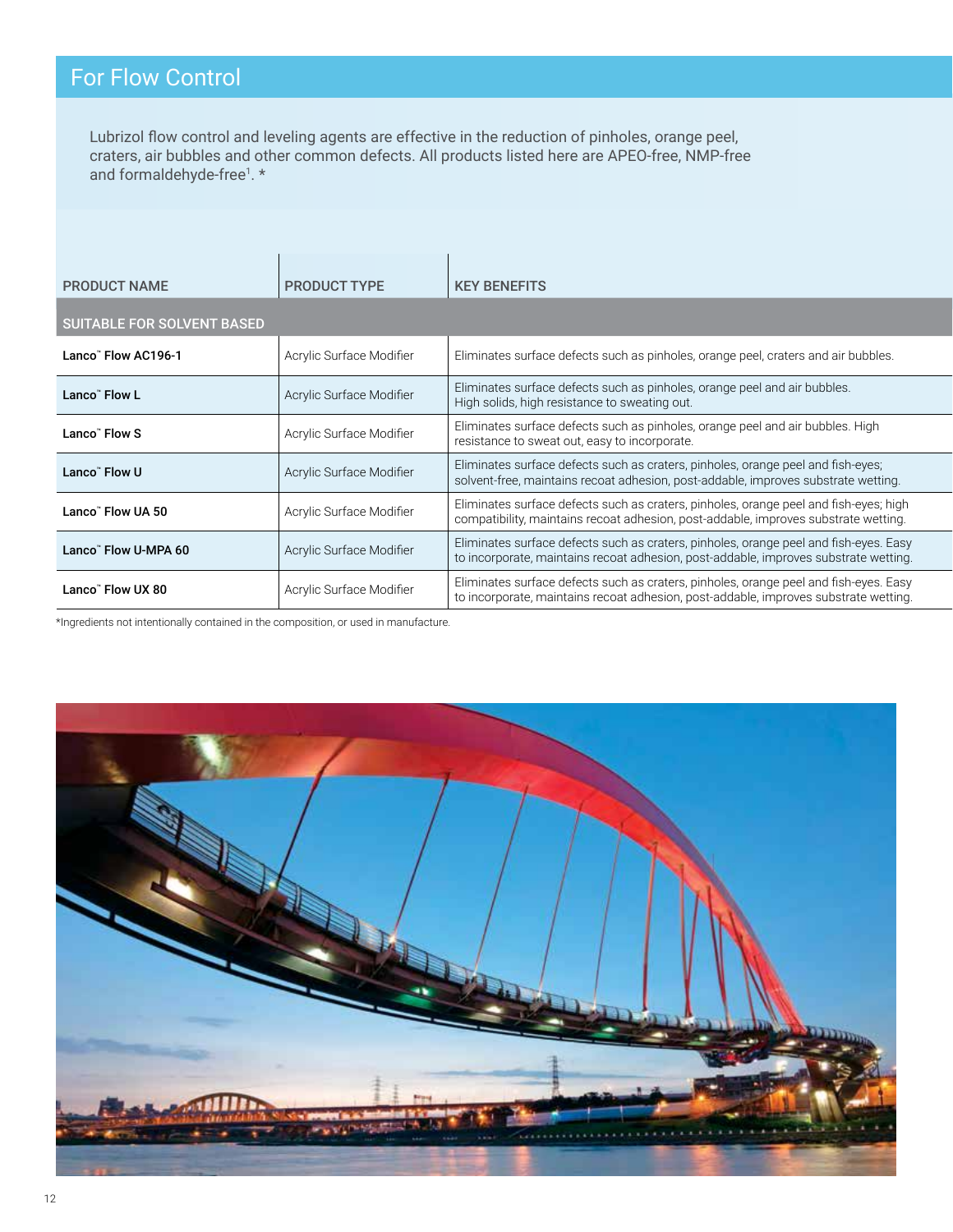|                                 | <b>EFFECT ON</b> |                       |                                                                         |               | PHYSICAL PROPERTIES  |            |
|---------------------------------|------------------|-----------------------|-------------------------------------------------------------------------|---------------|----------------------|------------|
| <b>CORROSION<br/>RESISTANCE</b> | <b>ADHESION</b>  | GLOSS                 | $\widetilde{\mathbb{F}}$<br>DENSITY<br>(g/cm <sup>3</sup> ) @ 25 °C (77 | VALUE<br>ACID | <b>SOLVENT</b>       | SOLIDS (%) |
|                                 |                  |                       |                                                                         |               |                      |            |
| $\blacksquare$                  | $\blacksquare$   | May slightly increase | 0.96                                                                    | (N/A)         | Xylene               | 60         |
| $\blacksquare$                  | $\blacksquare$   | May slightly increase | 1.03                                                                    | $\leq$ 2      | Xylene               | 95         |
| $\blacksquare$                  | $\blacksquare$   | May slightly increase | 0.95                                                                    | $\sim$ 2      | Xylene               | 50         |
| $\blacksquare$                  | $\blacksquare$   | May slightly increase | 1.02                                                                    | (N/A)         | Solvent-Free         | 100        |
| $\blacksquare$                  | $\blacksquare$   | May slightly increase | 0.93                                                                    | (N/A)         | Aromatic 100         | 50         |
| $\blacksquare$                  | $\blacksquare$   | May slightly increase | 0.98                                                                    | (N/A)         | Methoxypropylacetate | 60         |
| $\blacksquare$                  | $\blacksquare$   | May slightly increase | 0.98                                                                    | (N/A)         | Xylene               | 80         |

No negative effect ■

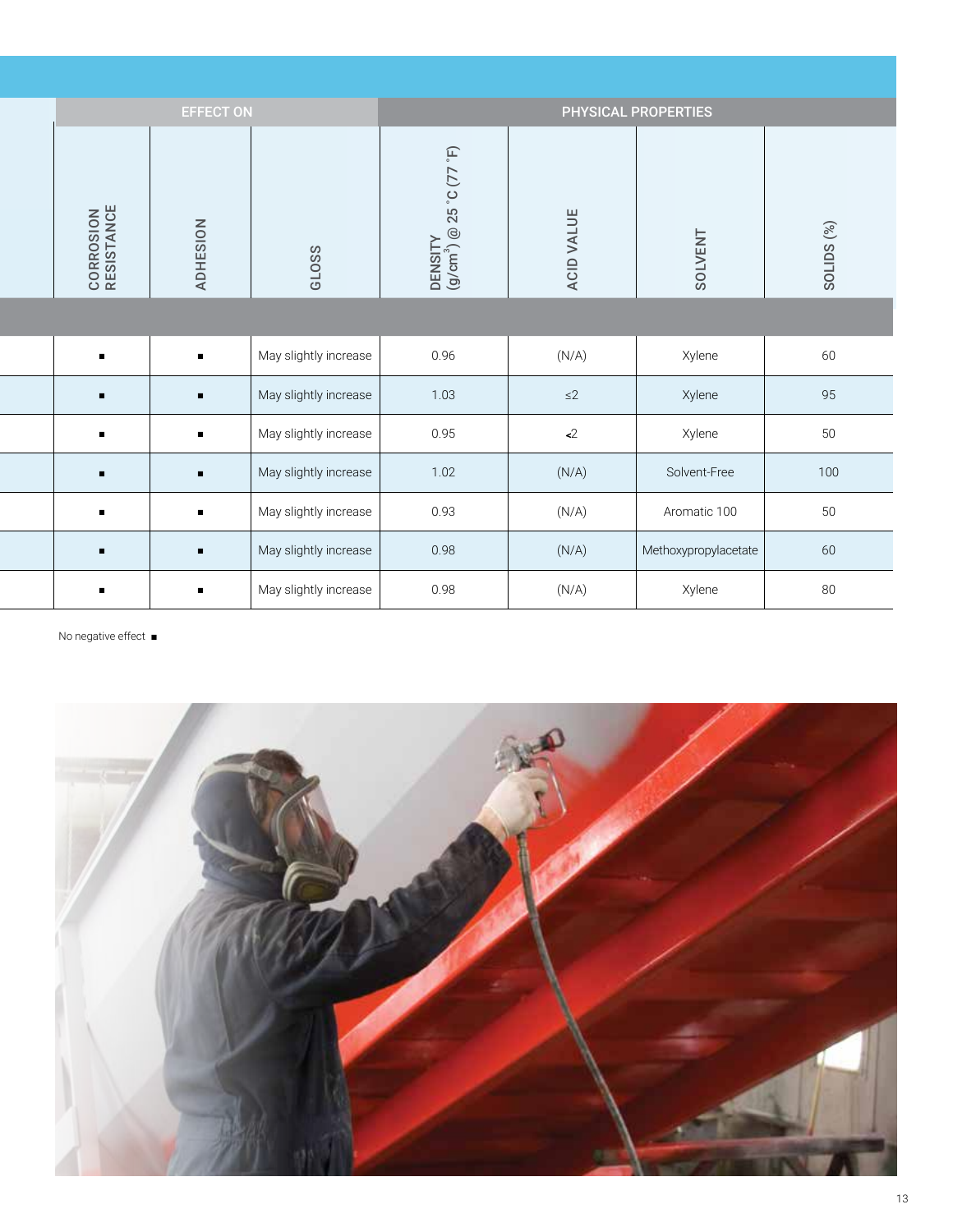# For Flow Control

| <b>PRODUCT NAME</b>       | <b>PRODUCT TYPE</b>                                                     | <b>KEY BENEFITS</b>                                                                                                                                                                                                                                                                |
|---------------------------|-------------------------------------------------------------------------|------------------------------------------------------------------------------------------------------------------------------------------------------------------------------------------------------------------------------------------------------------------------------------|
| Solthix" 250              | Rheology Modifier in Methoxy<br>Propyl Acetate                          | Sag control and suspension aid, can be used in high gloss applications, effective<br>for post addition to the final paint, excellent performance in high solids systems,<br>prevents hard pigment settling. Excellent package stability. Recommended for<br>spray applications.    |
| Solthix <sup>"</sup> A100 | Hydrophobically Modified Alkali<br>Swellable Acrylic Emulsion Thickener | Lower dosage levels compared to competitive thickeners, improved gloss of the<br>finished coating, improved flop index when used in metallic basecoats. Effective<br>and stable suspension aid for effect pigments, rapid viscosity response when<br>using direct addition method. |

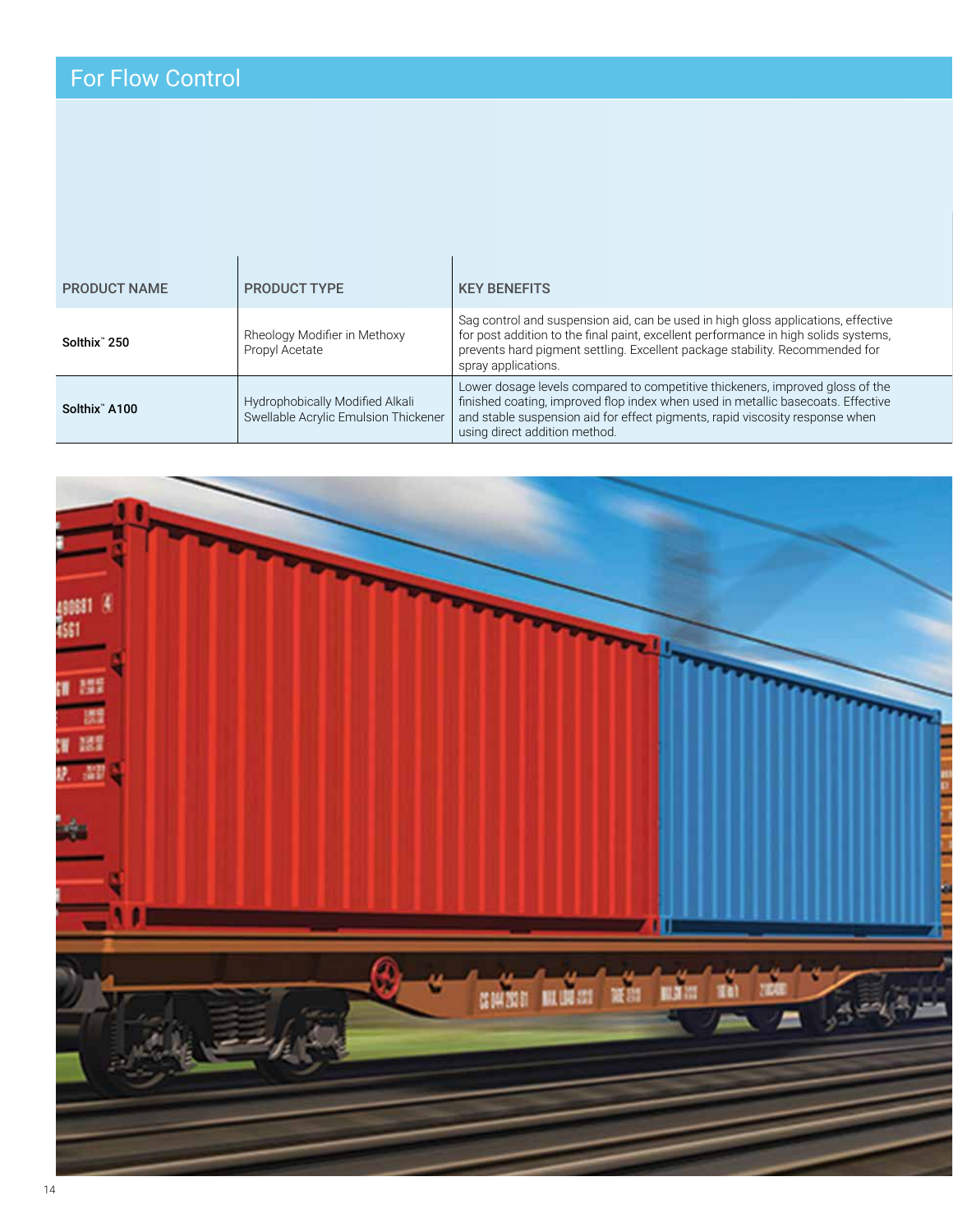|              |                    |               |                                |                                                    | <b>PHYSICAL PROPERTIES</b> |            |
|--------------|--------------------|---------------|--------------------------------|----------------------------------------------------|----------------------------|------------|
| PRODUCT FORM | <b>WATER-BASED</b> | SOLVENT-BASED | SYSTEM<br>ROLE IN<br>COATING : | 25°C (77°F)<br>DENSITY<br>(g/cm <sup>3</sup> ) @ 2 | <b>SOLVENT</b>             | % ACTIVITY |
| Liquid       |                    | $\bullet$     | Rheology<br>Modifier           | 1.01                                               | PM Acetate                 | 40         |
| Liquid       | $\bullet$          |               | Rheology<br>Modifier           | 1.06                                               | Water                      | $30\,$     |